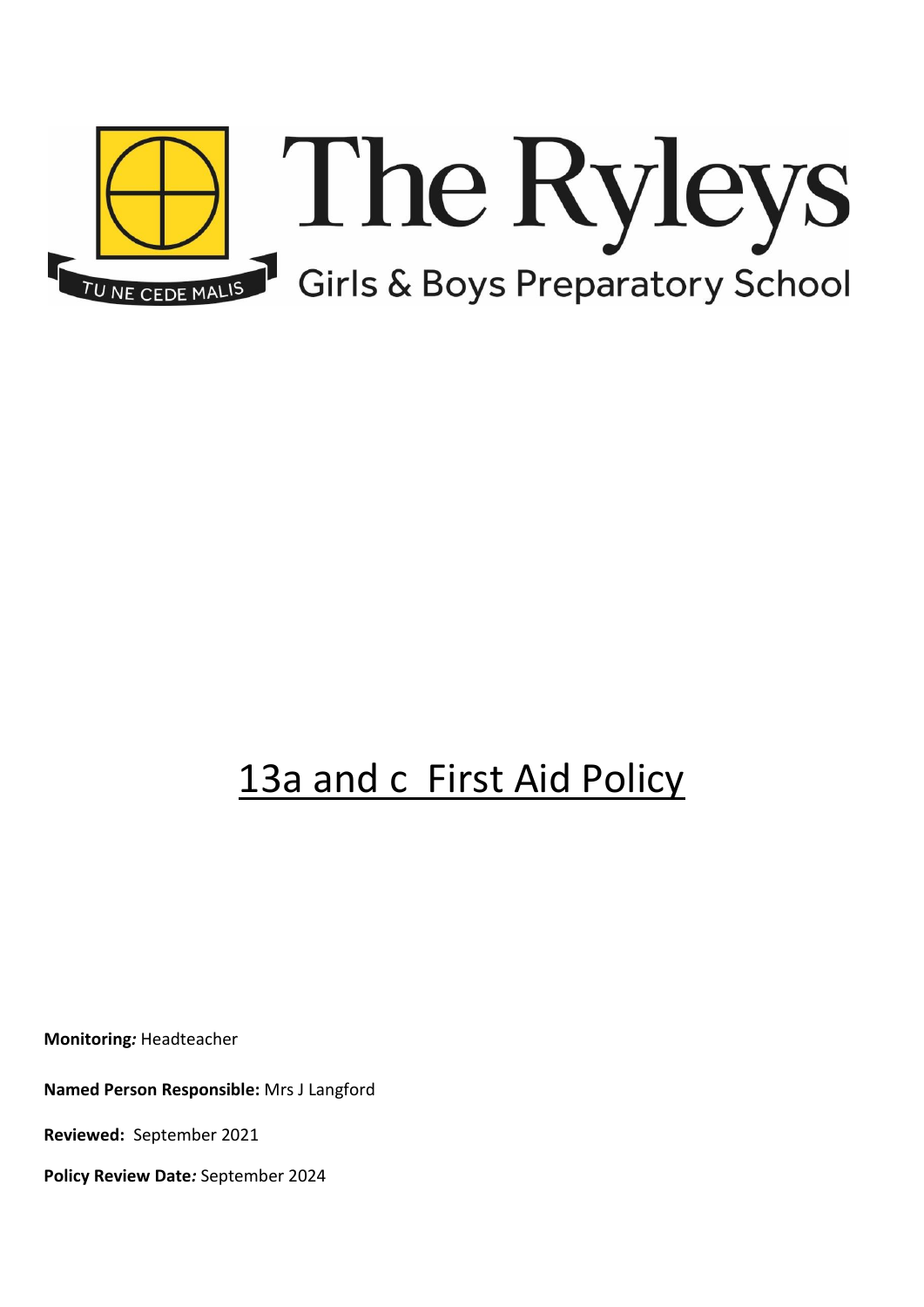#### **FIRST AID POLICY**

At The Ryleys Prep School, there is a commitment to ensure that every pupil, including EYFS, every member of staff and every visitor will be provided with adequate first aid in the event of an accident or illness, no matter how minor. The school recognises that it has a statutory duty to provide adequate and appropriate facilities and equipment to achieve this objective. This policy has been drawn up in accordance with the DfE Guidance on First Aid.

## **Health Care Plan**

Prior to starting at the school, parents are required to complete a health care plan which will include contact numbers, GP's name, any on-going condition requiring medical treatment/medication, special dietary requirements, any allergies, a description of what constitutes an emergency for the child.

#### **Accident Report Book**

Accident report books are situated in the secretary's office and in the kitchen in the Prep and in the staff rooms in the Pre-Prep and Pre-School / Nursery.

Any incident/accident must be recorded in an accident book by the person attending the casualty or dealing with the incident. This record will include date, time and place of incident, full name of injured/ill person, details of the injury/illness and what first aid treatment was given, name and signature of the first aider or appropriate person dealing with the incident.

The accident report book will be maintained in the school office for 21 years.

## **Serious injury or that resulting in a hospital visit**

RIDDOR (reporting of injuries, disease and dangerous occurrences regulation) forms must be completed if an accident has resulted in a hospital visit; it is the responsibility of the office admin staff to ensure these are completed. They are available online when needed.

#### **Key Personnel**

The appointed people for first aid are Kate Buckwell, Fiona Whiteley and Jane Barrett and they are the qualified paediatric first aiders on site. Within the Pre-Prep and Pre-School appointed first aiders are Jayne Renshaw, Lara Willett, Emma Bell and Caroline Buckley. All staff undertook basic first aid training in September 2019. Kate Buckwell is in charge of ensuring first aid arrangements are kept up to date on site. This role includes:

Looking after first aid equipment

Calling emergency services

Ensuring first aid qualifications and insurances are up to date

Ensuring supplies of first aid materials are available at various locations and are regularly checked Ensuring that the location of materials are known to all members of staff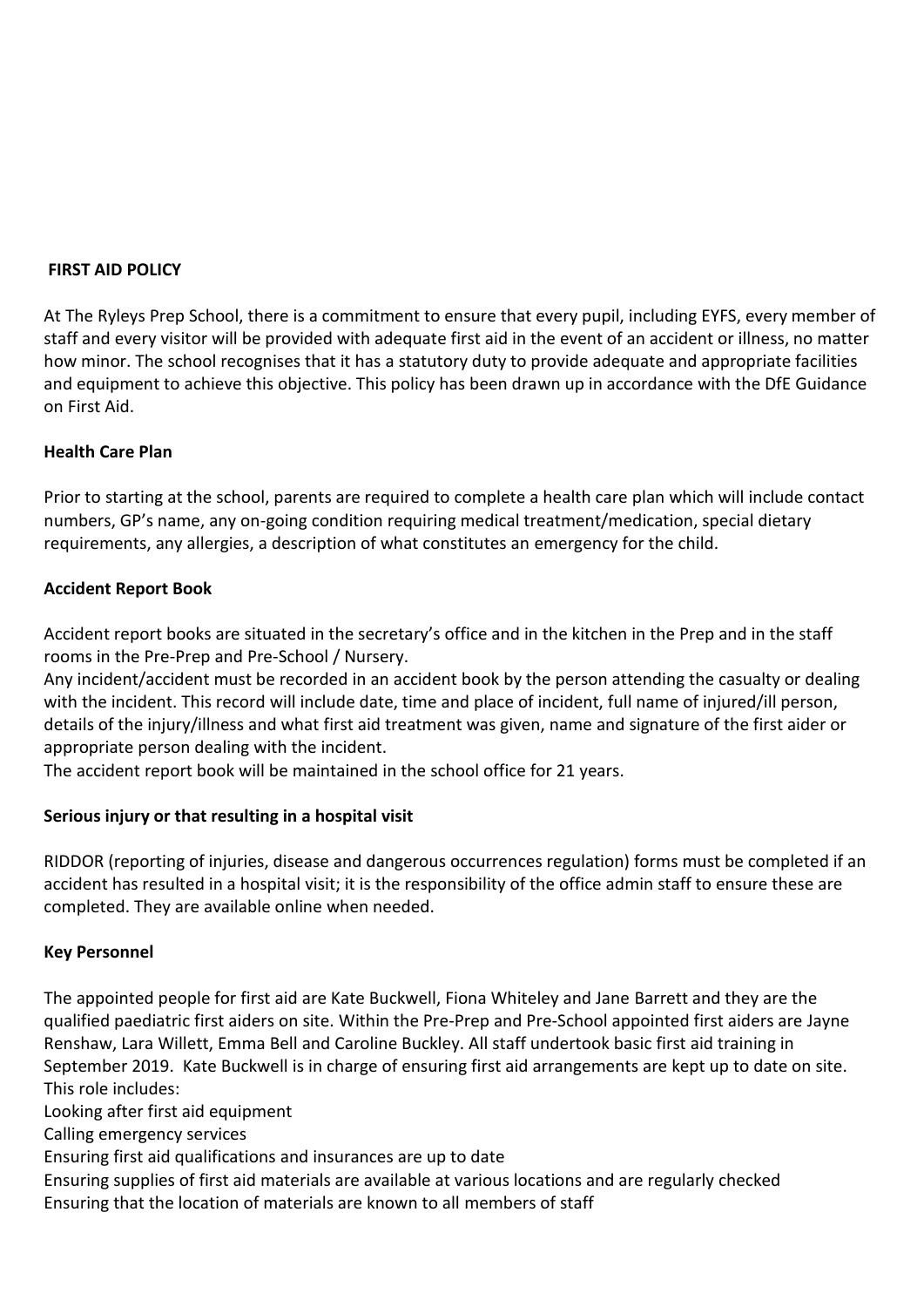Ensuring the accident book is maintained Ensuring that the health care plan is maintained and updated Ensuring there is a first aider present when pupils are in school

The staff have received suitable first aid training enabling them to give emergency first aid to someone who is injured or becomes ill whilst on the school premises.

At least one qualified first aider will be on site when pupils are present. For the early years, at least one person with a paediatric first aid qualification will be on site or on outings.

## **First Aid Equipment and Information**

## 1. Medical Room

The medical room is next to the Head's office. The room comprises a water facility and first aid kit. If a child requires a bed facility, there is bedding available for use on the sofa in the Head's office. The room is within 20 metres of a toilet.

## 2. Location of First Aid Boxes

First aid boxes are clearly labelled with a white cross on a green background. They are located in the first aid room, the school office, the kitchen, and the classrooms in the Prep department. In the Pre-Prep they are located in the Pre-Prep hallway (on a high shelf), staffroom and the Pre-School entrance. First aid kits for travelling are held in the school office, and the Pre-Prep staff room. The portable kits for games are held in the school office.

The appointed person for first aid will ensure that the first aid boxes are on site, that all are adequately stocked and check the expiry date of the stock.

## 3. Spillage Kit

The spillage kit for dealing with bodily fluids is located in the first aid room and the Pre-Prep staff room. This includes disposable apron and gloves, odour mask, disposal bag, disinfectant/ sanitizer spray, antiseptic wipes.

## 4. Defibrillator

The school defibrillator is positioned in the foyer of the Centenary Hall. All staff have been trained in its use and all staff and older children (KS2) are aware where it is kept.

## **Permission for Medication**

When a child needs medication during the school day, which will be administered by a teacher the following procedure must be adhered to:

1. School must have written permission from parent/guardian for medication to be administered in school. If the medication is non-prescriptive e.g. Calpol, a simple written note with name of medicine, dose and time to be administered is sufficient. For prescription medication, forms are available from the office for parent/guardian to sign.

2. The teacher must record times and dosage given each day in all instances. Dosage and times must match instructions on label.

3. Non-prescription drugs are stored separately to prescription drugs.

4. Staff note in the child's diary the time and dosage of medicine given.

## **Forms are available in the office in a file marked First Aid, Medication and Accident. Completed forms must be returned to the secretaries to be filed in this folder.**

## **Lunchtime and Break Supervision**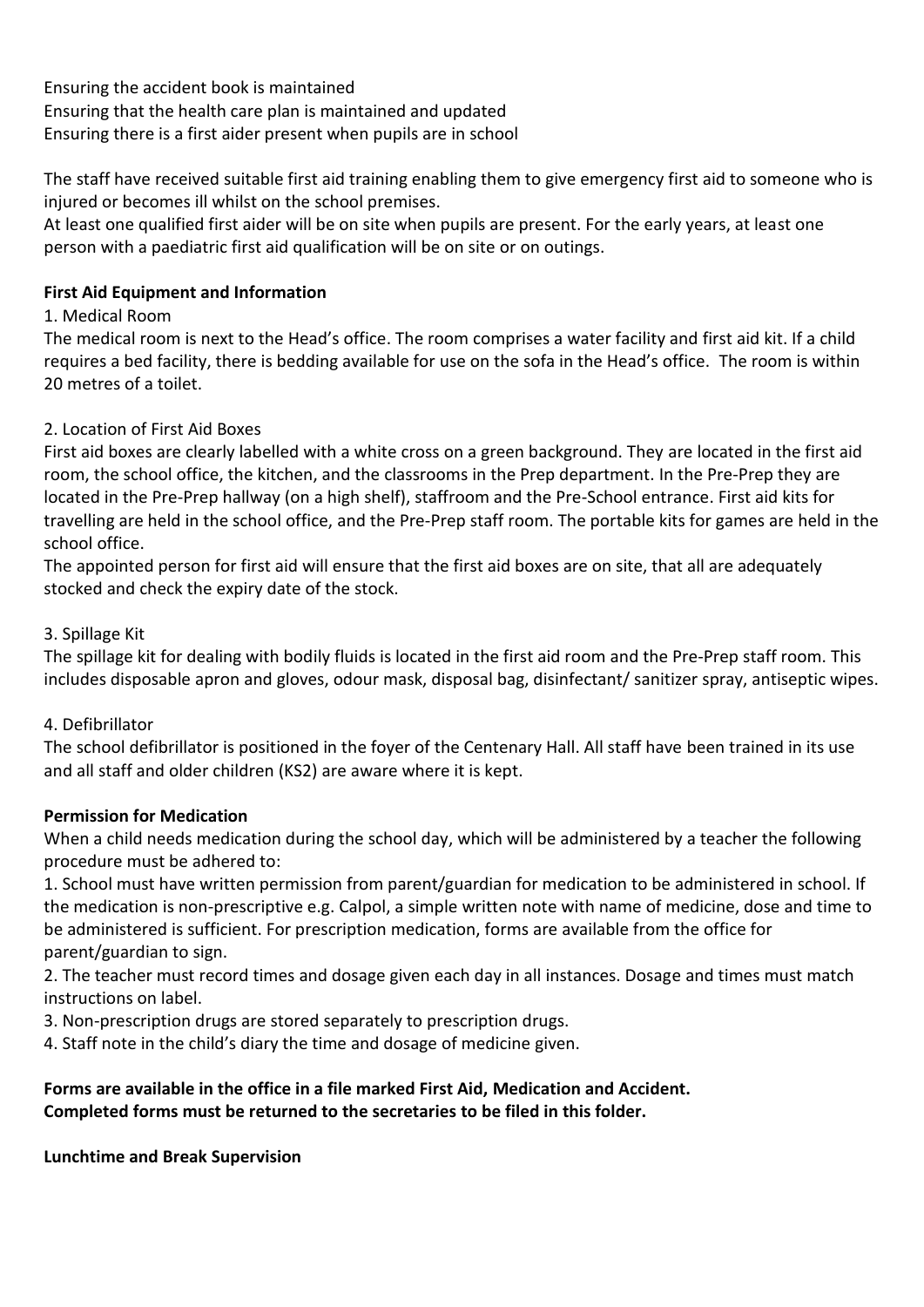At break/lunchtime, if a child who feels unwell or is injured they will first be attended by the playground duty teacher. Should the break/lunchtime duty teacher believe that the injury/illness requires further attention then the Headteacher or the Deputy Head should be informed.

All accidents/illnesses, no matter how trivial, should be fully recorded in the accident book.

At all times there are at least two, usually three, playground duty teachers. At no time will the children be left unsupervised in the event of a playground duty teacher attending a pupil indoors.

## **School Trips and Games Sessions**

All groups leaving the school, for whatever reason, must take an appropriate first aid kit along with any individual medications such as, inhalers and epi-pens. (Staff are given annual training on epi-pen use by a local district nurse.)

#### **Staff on medication**

Staff taking medication need to inform school of their need for medication which could affect their ability to care for children, and where their medication is to be stored.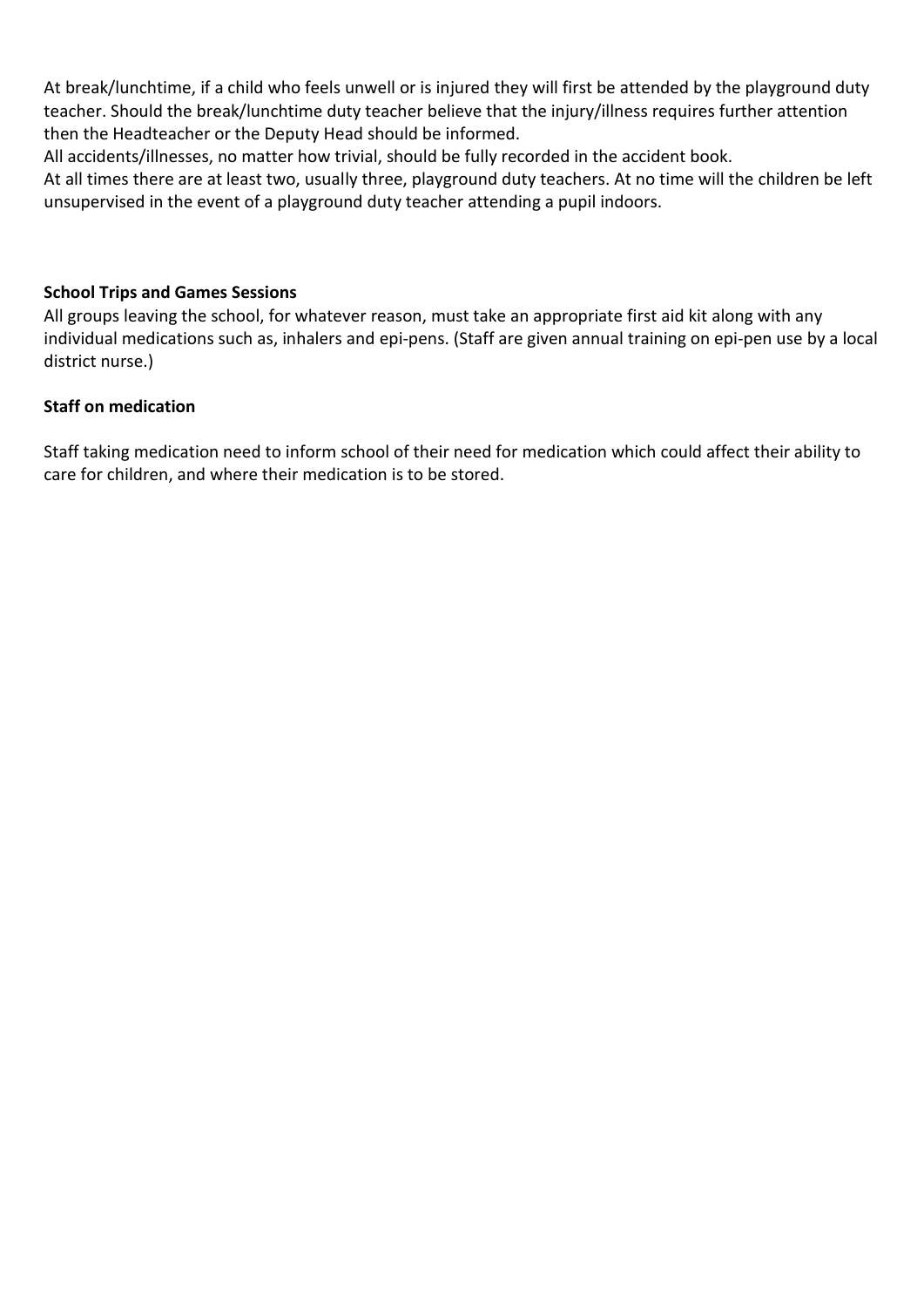## **Procedure in the event of an incident requiring medical assistance**

## 1. If a pupil becomes unwell

If a pupil is feeling slightly unwell during a lesson or activity then the pupil will be sent to the secretary's office, accompanied by another pupil. The secretary will then contact the nearest first aider.

If the member of staff deems the above to be inappropriate then the procedure outlined in "Emergency in the Classroom" will be followed.

Parents will usually be contacted and asked to collect a pupil if they become unwell.

## 2. If a pupil is involved in an accident

There will be an immediate call for a first aider. The first aider will take charge and will decide on, and if appropriate, administer the relevant first aid treatment.

All incidents must be recorded and parents informed in line with the school policy.

At all times ensure that all other pupils in the vicinity are adequately supervised.

## 3. If there is a serious accident or medical emergency necessitating an ambulance

Call for assistance from the nearest first aider, ensuring all children in the vicinity are safe and supervised. The first aider who attends will take charge and will decide on and, if appropriate, administer the relevant first aid treatment. In the event of it being deemed necessary to call an ambulance, if not previously alerted, inform the Headteacher, the Deputy Head. A member of staff will then be stationed at the school gate to escort the paramedics to the pupil. A member of staff known to the pupil will accompany the casualty until the parent or guardian arrives. Where there is an urgent need for treatment, the responsibility must be assumed by the doctor. The Health Care Plan should be taken to the hospital.

All incidents must be recorded in accordance with the school's procedures.

4. Dealing with bodily fluid spillages (Bio hazards)

For the purpose of this policy, bio-hazards are said to include blood, vomit, faeces, urine and wound drainages.

In the event of a spillage on a surface, there should be an immediate isolation of the area prior members of staff dealing with the hazard. Waste should be disposed of in the appropriate bin. Spillage kit is located in the first aid room.

## 5. Head Injuries

All head injuries are to be regarded as potentially dangerous irrespective of the extent of the external injury. The monitoring of a pupil with a head injury must be thorough, looking for key signs such as sickness, dizziness, incoherence or drowsiness. The policy of the school is to always be totally cautious.

If, following assessment, the head injury is felt to be of sufficient severity, parents will be asked to collect their child and seek medical attention.

If the child remains in school under careful monitoring mentioned above, the child will take home a note advising parents of developing symptoms that may require medical attention.

6. (a) Bee or wasp sting – always phone parents in case of allergic reaction.

(b) Nose bleeds – if after 20 minutes of treatment a pupil's nose continues to bleed, contact parents.

(c) Shock – If a pupil has signs of shock – pale, cold and clammy, rapid shallow breathing and displays symptoms of shock – faint, dizzy, nausea – immediately call for an ambulance.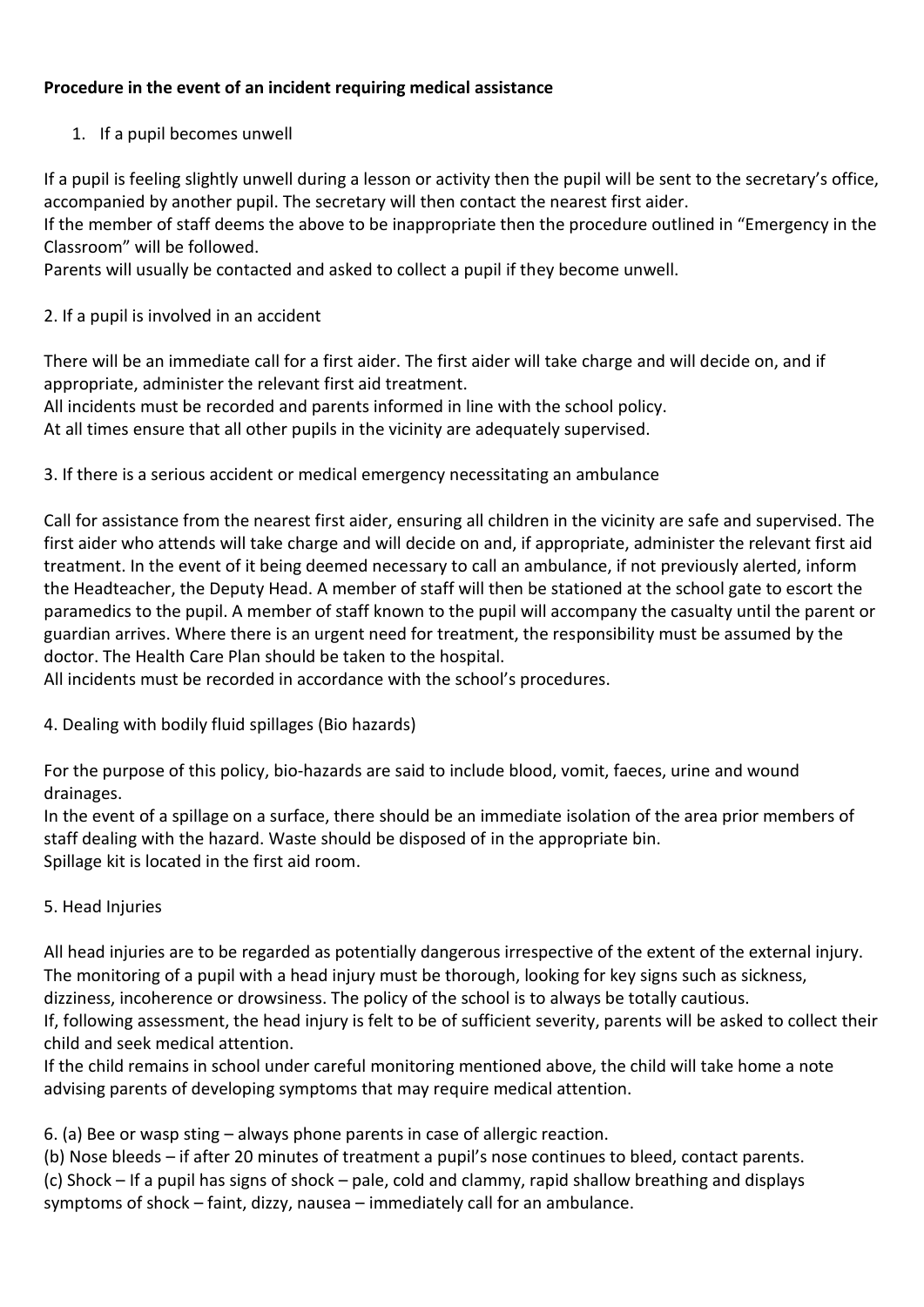## 7. **Guidance on when to call an ambulance**

An ambulance will be called for the following;

Head bangs where children lose consciousness/vomit or have signs of severe concussion. Broken limbs where the child does not move from the place of injury and cannot move freely when transported. When children move from the site of an accident an assessment will be made of their injury. Parents have the right to ask for the school to call an ambulance if they consider it may be difficult to transport their child by themselves.

Seizures or fitting occurs.

If parents arrive in school before an ambulance is called we will discuss with them the fact that we feel it is appropriate to call an ambulance.

## **8. Infectious and communicable disease policy**

If a child has to go home prematurely due to illness, they should remain at home until they are better for at least 24 hours. If any infectious or communicable disease is detected on the school's premises, the school will inform parents/carers in writing as soon as possible. In specific cases the parents are asked to follow the doctor's guidelines for example with cases of chicken pox, measles etc.

Parents are informed if their child has vomited or has diarrhoea and they are asked to collect their children immediately and to keep them off for 24 hours after the last episode of illness.

## **Staff Awareness**

All the staff to be made aware of pupils with particular medical conditions. This is achieved verbally at staff meetings and by a notice on the staff notice board. Members of staff must ensure that the needs of such pupils are included in any risk assessment for trips outside the school.

The staff are made aware of the location of first aid boxes, epi-pens and spillage kit.

Where necessary, the staff will meet with the district nurse and external agencies in addition to regular staff training.

All staff are included in the above including non-teaching staff and playground supervisors.

Appendix

Asthma

Epilepsy

Diabetes

Allergies and anaphylaxis

Health care plan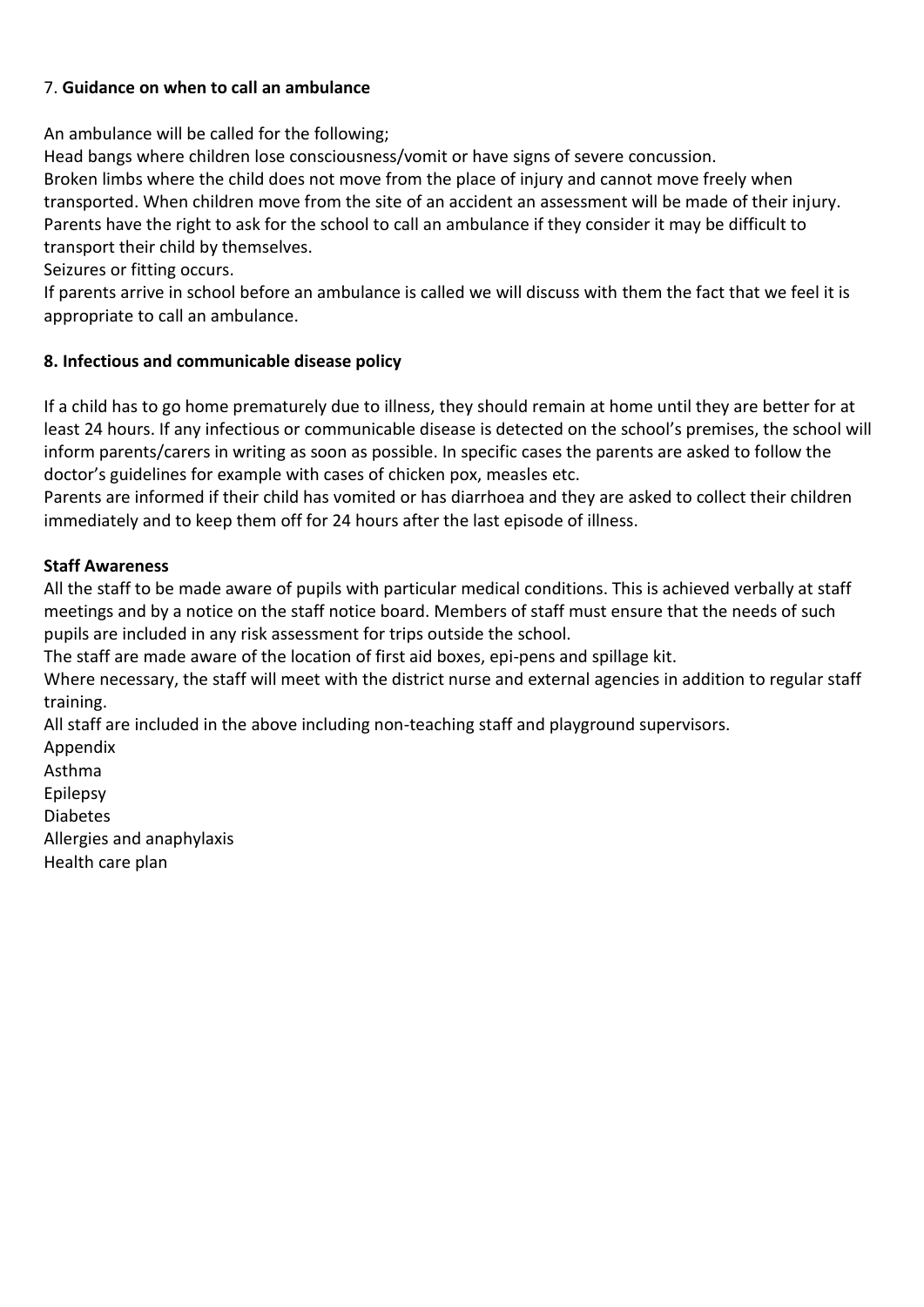## **ASTHMA**

Asthma is a condition of the respiratory system – it affects the airways in the lungs. When a person with asthma comes into contact with something that irritates their airway [an asthma trigger], the muscles around the walls of the airway tighten so that the airways become narrower and the lining of the airways become inflamed and start to swell. Sometimes stick mucous or phlegm builds up which can further narrow the airways. This makes it difficult to breathe and leads to symptoms of asthma.

#### **Recognition of an asthma attack:**

The airways in the chest become restricted

The pupil may only be able to speak with difficulty

The pupil may wheeze, unable to breathe out

The pupil may become distressed, anxious, exhausted, have a tight chest of may even go blue around the lips and mouth

## **Arrangements for children with asthma**

Children keep their inhalers in a labelled clear bag in their bags or in the Pre-Prep the inhalers are kept by the class teachers.

## **What to do if a pupil has an asthma attack**

Follow the emergency classroom procedures

Ensure that the reliever medicine is taken. The medication must belong to the pupil having the asthma attack. Note that some pupils may not have spare medication stored with school.

Stay calm and reassure the pupil. Attacks can be frightening, so stay calm, the pupils has probably been through this before. It is very comforting to have a hand to hold but do not put your arm around the pupil's shoulder as this is very constrictive. Listen carefully to what the pupil is saying. Loosen any tight clothing. Encourage the pupil to breathe deeply and slowly. Most people find it easier to sit upright or lean forward slightly. Lying flat on the back is not recommended.

Call 999 and request an ambulance urgently if:

-The reliever has no effect after five or ten minutes

- -The pupil is becoming distressed or unable to talk
- -The pupil is getting exhausted, becomes disorientated or collapses

-The pupil looks blue

-You have any doubts at all about the pupil's condition

The pupil's parents or guardian will need to be informed after an attack even if relatively brief. Minor attacks should not interrupt a pupil's involvement in the school. As soon as the pupil feels better they can return to school activities.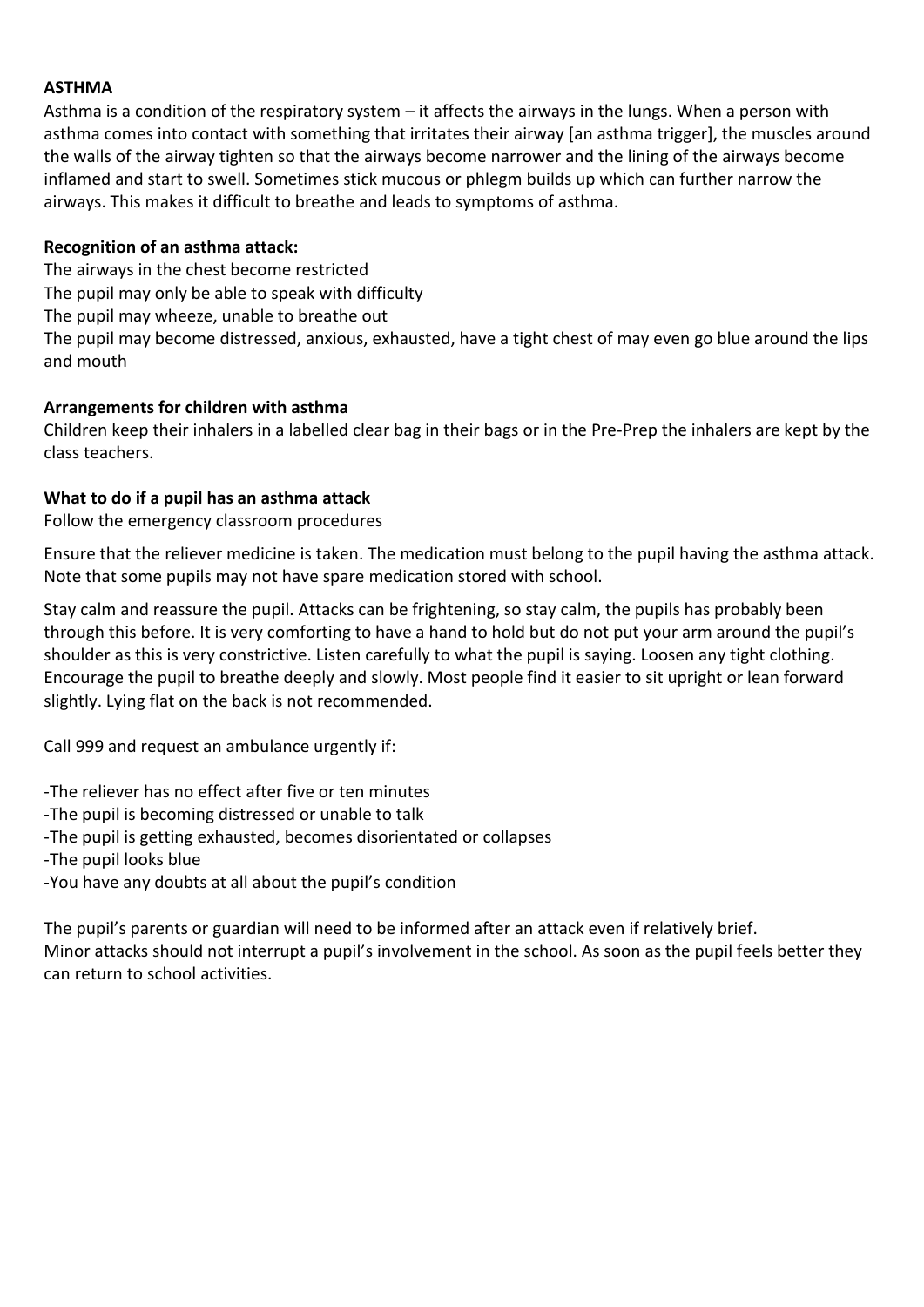## **EPILESPY**

Epilepsy is a tendency to brief disruption in the normal electrochemical activity of the brain, which can affect people of all ages, backgrounds and levels of intelligence. It is not a disease or an illness, but it may be a symptom of some physical disorder. However, its cause – especially in the young – may have no precise medical explanation.

## **Tonic Clonic Seizures (arinal mal)**

The person may make a strange cry and fall suddenly. Muscles first stiffen and then relax, and jerking or convulsive movements begin which can be quite vigorous. Saliva may appear around the mouth and the person may be incontinent.

## **Complex and partial seizures (temporal lobe seizures)**

These occur when only a portion of the brain is affected by excessive electrical discharge. There may be involuntary movements, such as twitching, plucking at clothing or lip smacking. The person appears conscious, but may be unable to speak or respond during this form of seizure. Ensure safety of the person – gently guide away from dangers and speak calmly to the person and stay until they recover.

## **Absence (petit mal)**

This can easily pass unnoticed. The person may appear to daydream or stare blankly. There are very few signs, if any, of an 'absence / petit mal' seizure. This can lead to serious learning problems as the seizures may be frequent and the person does not receive any visual or aural messages during those few seconds. Therefore it is so important to be understanding, note any petit mals and inform parents.

Staff can play an important role in the recognition of epilepsy and in the recognition of changing patterns or an increased rate of seizures.

## **Arrangements for children with epilepsy**

Any medication will be stored in the office clearly labelled with the child's name.

## **Procedure for an epileptic seizure**

## **Total seizure (total clonic)**

KEEP CALM – pupils will tend to follow your example. Let the seizure follow its own course. It cannot be stopped or altered.

Ask the other pupils to leave the room and ask a responsible pupil to fetch another adult.

Contact the office using the emergency classroom procedures.

Note the time.

If the pupil has emergency medication, ask a member of staff to get the pupil's medication Administer the prescribed medication as per instruction.

Protect the pupil from harm. Only move the pupil during seizure if you have to for their protection. If possible move any objects that may hurt them, rather than move them from dangerous objects.

As soon as possible (normally post-seizure) place the pupil on their side – this does not have to be true recovery position – just so that the tongue falls forward so that any saliva can drain out of the mouth easily. Put something under their head to protect them from facial abrasions if at all possible.

Try not to leave the pupil alone if at all possible. If you need to leave the pupil make sure there is something behind their back to try to maintain a sideways position.

Talk quietly to the pupil to reassure them but do not try to restrain any convulsive movements.

Do not place anything in their mouth.

Minimise any embarrassment as during the fit the pupil may be incontinent – cover with a blanket to keep warm.

Once recovered, move them to the Medical Room.

If possible, ask other pupils to leave the Medical Room.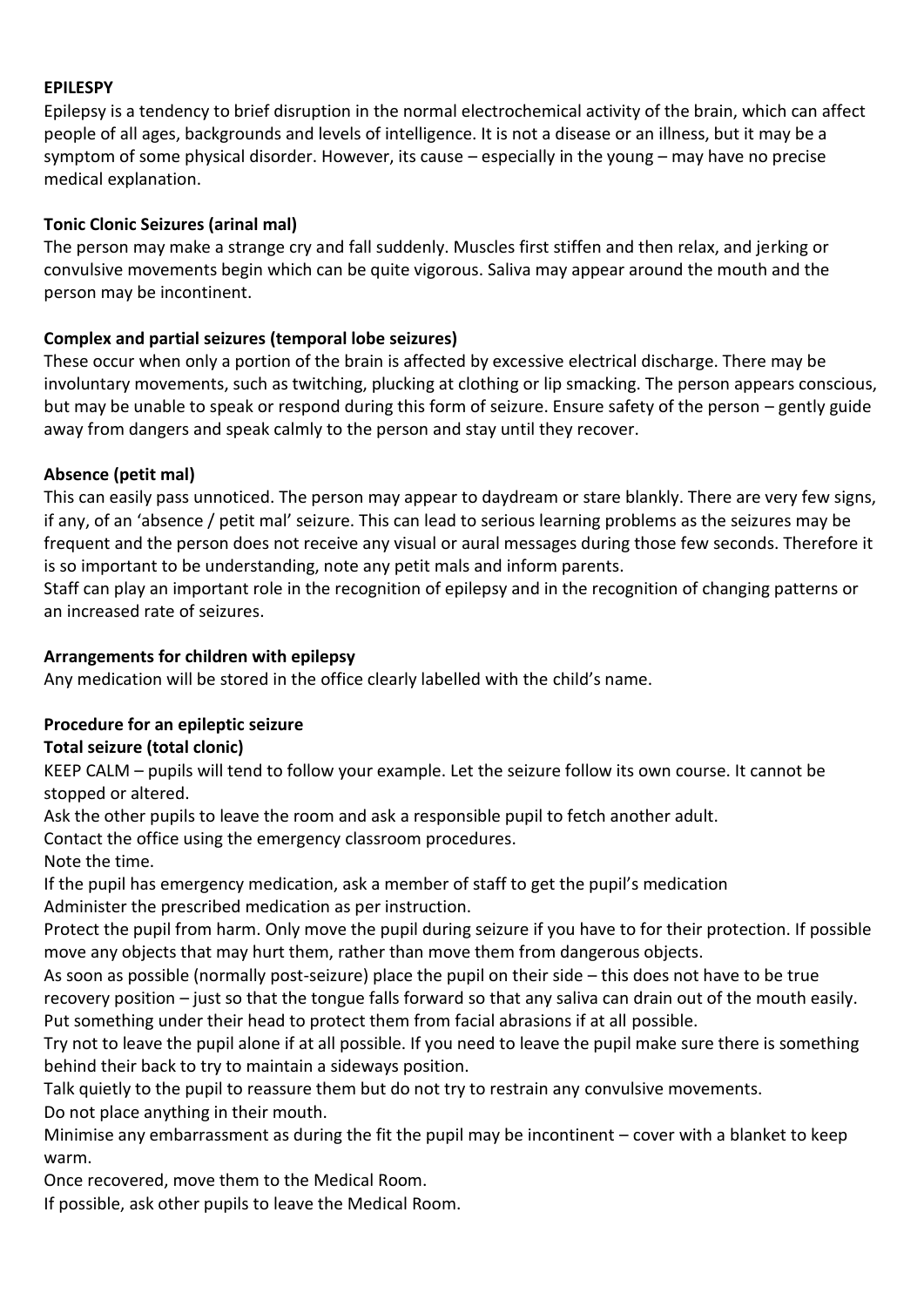Allow the pupil to sleep on their side. Do not leave them alone as the seizure may be the first of a cluster – leave with a First Aider.

Call the pupil's parent / guardian and request the pupil be collected from school so that they can sleep as long as needed. If the seizure occurs in the morning they may even be able to return in the afternoon. This is a very individual decision and will be left to the parent to decide.

If the seizure lasts five minutes or longer call an ambulance immediately.

If a seizure lasts that long, it is likely to last longer. It is very important that the pupil goes to hospital and gets the proper treatment within one hour of the beginning of the seizure. If you are concerned or the pupil has received injury e.g. due to a fall, call an ambulance. We are advised it is better not to call an ambulance if the seizure lasts less than five minutes as they are better off left in peace and quiet.

When the ambulance arrives, report to the paramedic details of the seizure – especially how long it has lasted. If the parent arrives, report the details of the seizure to them.

An appropriate member of staff must accompany the pupil in the ambulance and stay with them until the parents arrive.

Ensure any pupils who were present at the time of the seizure have a chance to talk it over with their class teacher or key person (in EYFS).

All The Ryleys staff, through reading of this document, should have a clear understanding of what to do in the event of a pupil having an epileptic seizure.

Some pupils may have emergency medication – but it is NOT carried by pupils it is vital that all staff know where this is kept.

All staff, teaching and non-teaching will be informed of pupils with epilepsy in the staffroom.

## **Arrangement for children with diabetes**

## **DIABETES MELLITUS: TYPE 1 INSULIN DEPENDENT**

Diabetes Mellitus is a condition when the body fails to produce sufficient amounts of insulin, a chemical that regulates blood sugar (glucose) levels. As a result, sugar builds up in the blood stream and can cause hyperglycaemia. People with diabetes control their blood sugar with diet (which provides a predictable amount of sugar and carbohydrate) and insulin injections. Children can have emotional, eating, behavioural and confidence difficulties as a result of their condition. Therefore much support is required.

#### **Hypoglycaemia – low blood sugar Hyperglycaemia – high blood sugar**

## **Causes of Hypoglycaemia**

Inadequate amounts of food ingested – missed or delayed

Too much or too intense exercise

Excessive insulin

Unscheduled exercise

## **Recognition of Hypoglycaemia**

Onset is SUDDEN

Weakness, faintness or hunger

Palpitations, tremors

Strange behaviours or actions

Sweating, cold, clammy skin

Headache, blurred speech

Confusion, deteriorating level of response, leading to unconsciousness

Seizures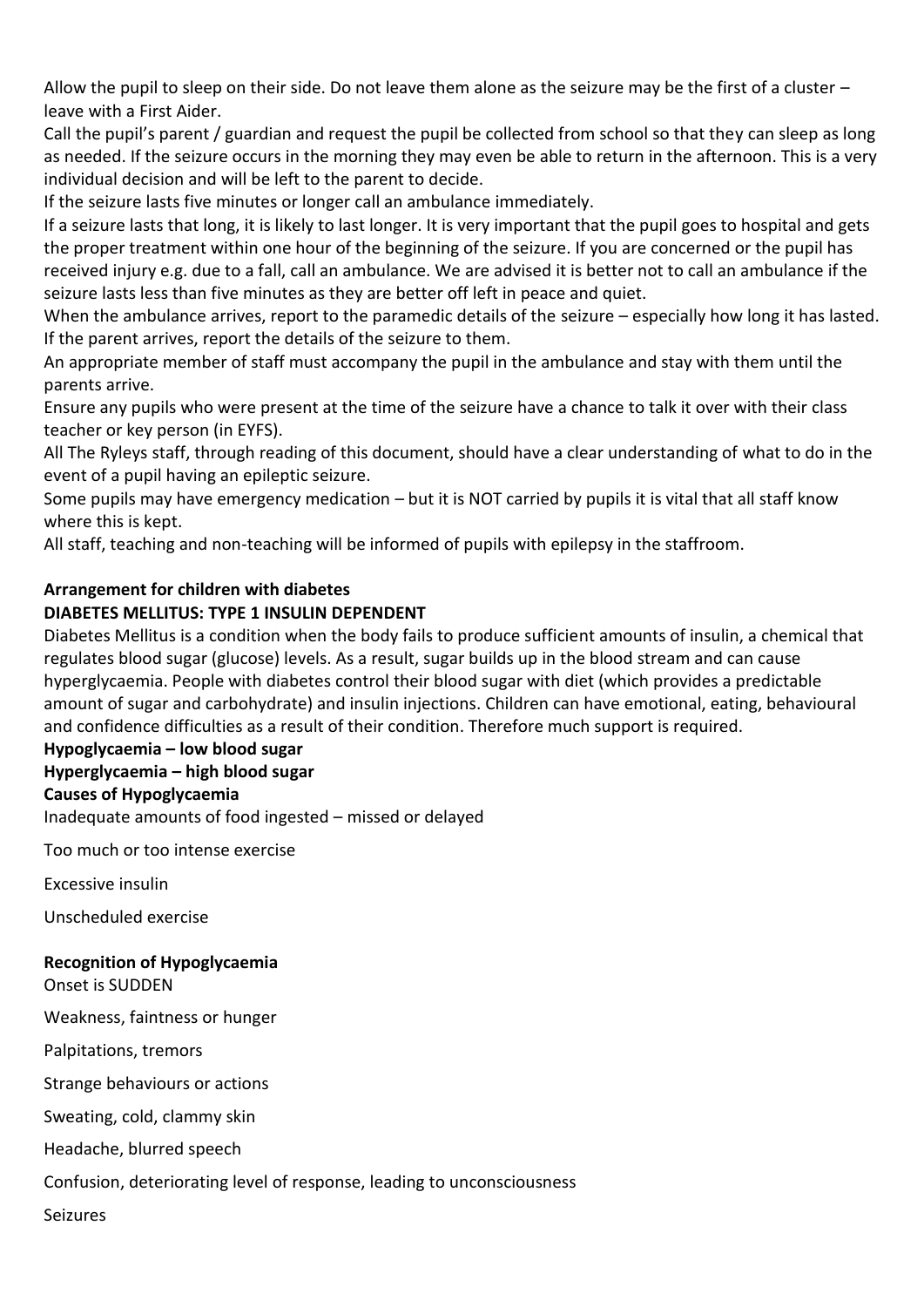## **Treatment of Hypoglycaemia**

Follow the emergency classroom procedures

Ensure the pupil eats a quick sugar source e.g. three glucose tablets, glucogel, fruit juice or fizzy drink (not a diet version)

Wait ten minutes and, if the pupil feels better, follow with a carbohydrate snack e.g. cereal bar, toast Once recovered allow the pupil to resume school activities

If the pupil becomes drowsy and unconscious then the situation is now LIFE-THREATENING and call an ambulance

Place the pupil in the recovery position and stay with the pupil until the ambulance arrives Contact the parent / guardian immediately **Causes of Hyperglycaemia**  Too much food

Too little insulin

Decreased activity

Illness

Infection

**Stress** 

**In developing these procedures The Ryleys recognises the advice and guidance of the British Diabetic Society and Diabetes UK. The school recognises its responsibility in dealing with pupils appropriately.**  The Ryleys understands the importance of ensuring the pupils feel safe and secure.

The Ryleys recognises that diabetes is a widespread condition affecting pupils and welcomes pupils with diabetes.

All pupils with diabetes will have an Individual Health Care Plan.

The Ryleys encourages, helps and supports pupils with diabetes to achieve their potential and to participate fully in aspects of School life.

The Ryleys staff will have a clear understanding, through reading this document, of what it means to be a diabetic and what to do in the event of a pupil having a hypoglycaemic or hyperglycaemic episode and what to do in an emergency.

All staff must understand that immediate access to insulin or diabetic snacks is vital.

Pupils' emergency boxes are kept in the Office and snacks are left in each room the child is taught in. It is the responsibility of the parent to keep these supplies up to date.

All staff, teaching and non-teaching will be informed of pupils with diabetes in the staffroom.

The School will also inform catering staff of pupils with diabetes in case these pupils have no snacks with them and urgently need something to eat.

A personal record of a child's insulin reading is to be kept daily. It is accessible to the child and for the parent to view.

A child with diabetes has a regular daily time for insulin checks. A staff rota will be put in place to ensure this.

## **The Ryleys is committed to working in partnership with all parties to ensure the procedures are adhered to and communicated effectively.**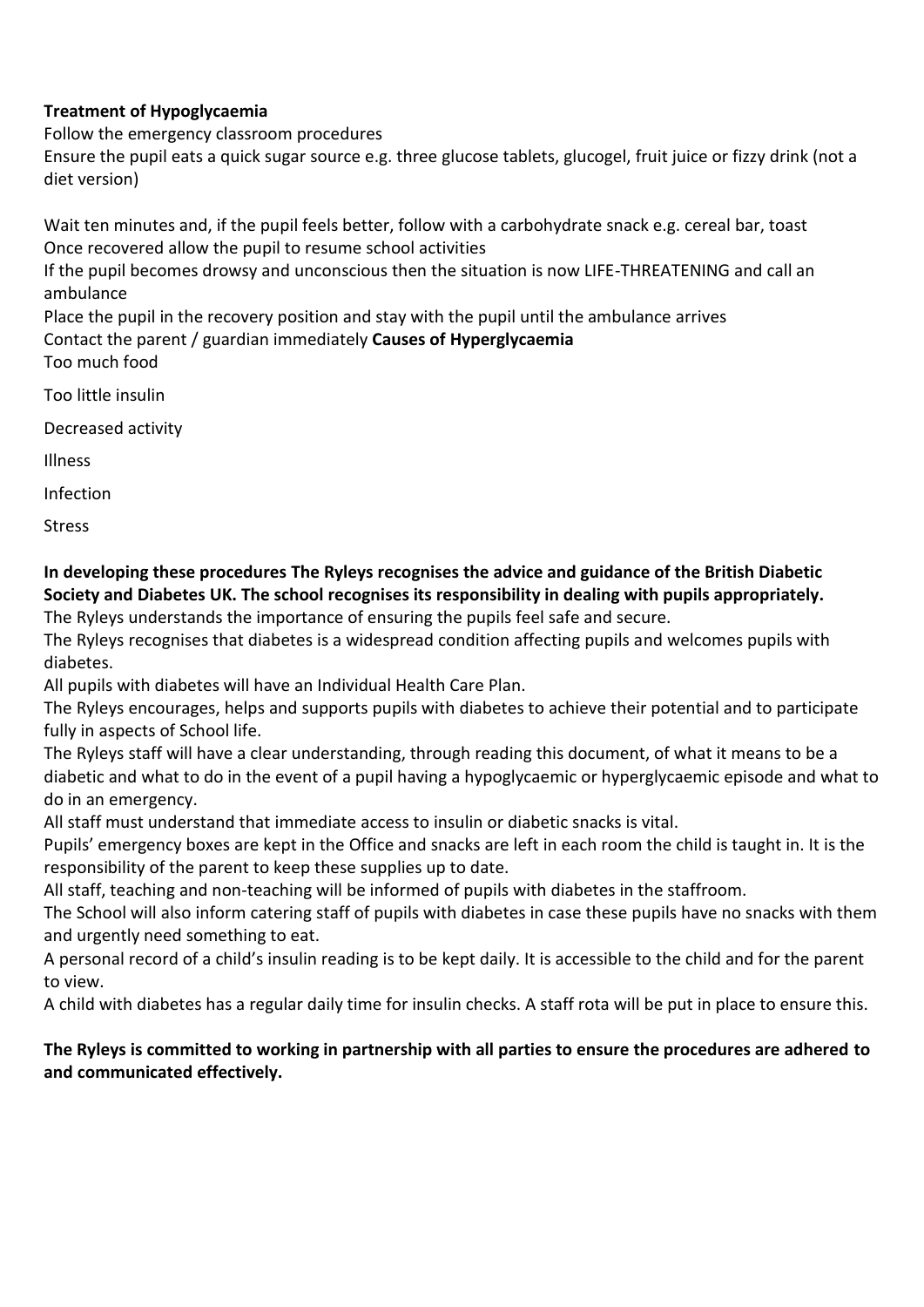#### **ALLERGIES AND ANAPHYLAXIS**

An allergy is a hypersensitive reaction to intrinsically harmless antigens (substances, usually proteins that cause the formation of an antibody and react specifically with that antibody). In susceptible individuals, the reaction may develop within seconds or minutes of contact with a trigger factor. Exposure may result in a severe allergic reaction (anaphylaxis) that can be life threatening. In an anaphylactic reaction, chemicals are released into the blood stream that widen the blood vessels and narrow the air passages. Blood pressure falls and breathing becomes impaired. The throat and tongue can swell thus increasing the risk of hypoxia (lack of oxygen in the blood).

Triggers can be Skin or airborne contact with particular materials Injection of a specific drug or insect bite Ingestion of a certain food e.g. nuts, fish, eggs

#### **Recognition**

Anxiety Widespread red blotchy skin eruption Swelling of the tongue and throat Puffiness around the eyes Impaired breathing from tight chest to severe difficulty in breathing

#### **Serious symptoms**

Cold, clammy skin Blue-grey tinge around the lips Weakness / dizziness Feeling of impending doom **Progresses further**  Restlessness

Aggressiveness

Gasping for air

Yawning (trying to get oxygen into the body to the brain)

Unconsciousness

#### **Treatment**

Follow the emergency classroom procedures. Ask a member of staff to get the pupil's emergency box from the office. Administer antihistamine tablets / syrup as prescribed in the emergency box If the pupil feels better, allow them to rest and contact the parents If the serious symptoms appear call for an ambulance and ADMINISTER ADRENALINE VIA EPIPEN / ANAPEN IMMEDIATELY. Instructions are kept in the emergency box with the EpiPen / Anapen. Lie the pupil down if possible, and lift the legs up slightly Try and expose the thigh, especially if the pupil is wearing thick trousers Remove the grey safety cap of the EpiPen Hold the EpiPen very firmly to the outer aspect of the thigh, at right angles to the leg